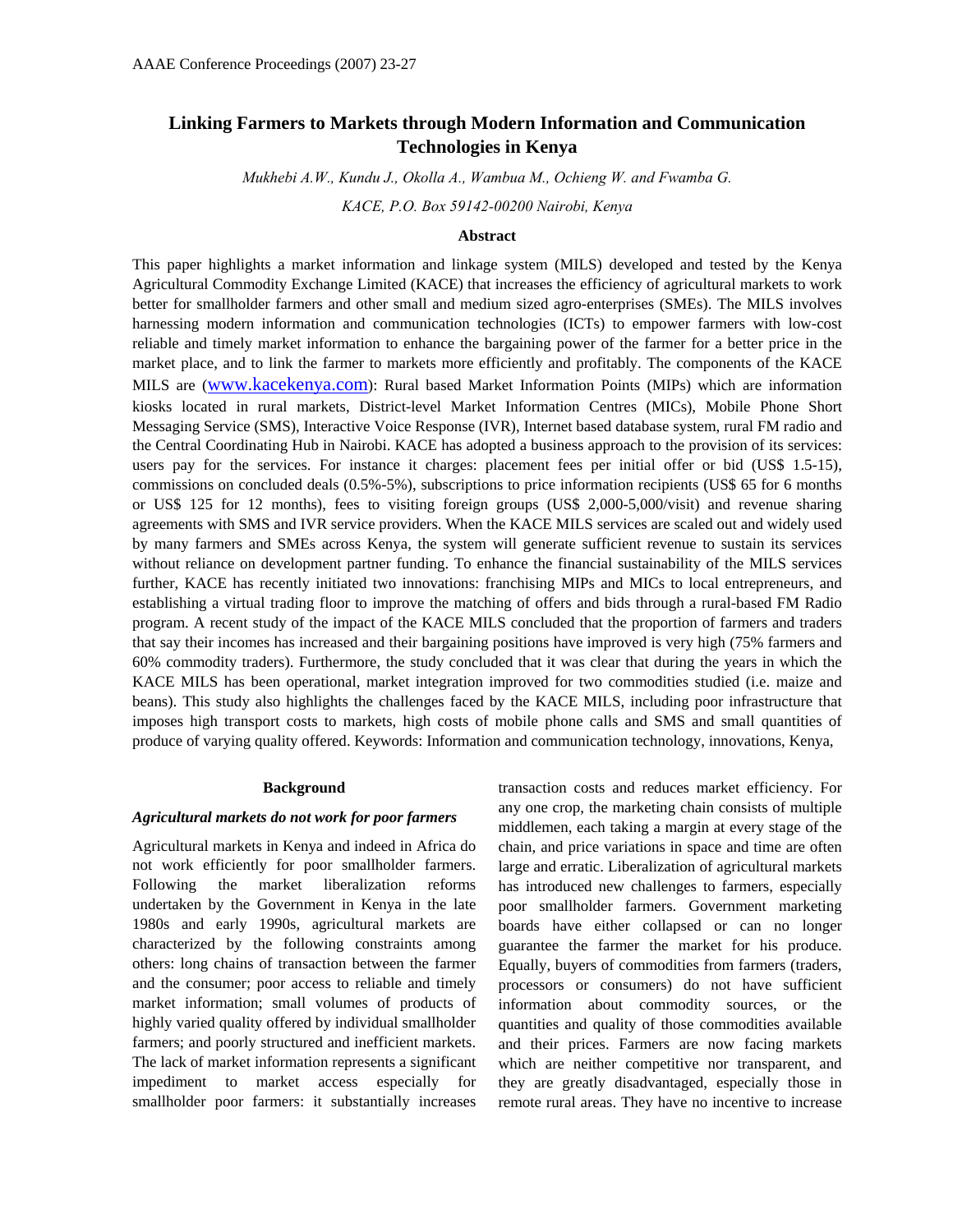the level of their productivity in order to escape the poverty in which many find themselves trapped.

## *Institutional innovations to make markets work for the poor*

The development of institutional arrangements that are needed to make markets work better for the poor, especially those needed to lower transaction costs, improve market coordination and ensure availability of price information, is needed in order to improve access of the poor to new input technologies and output markets. In this regard, pro-poor market information and market linkage innovations are key to making markets work for the poor in Kenya and indeed in other countries in Africa. Market information is needed for farmers to choose what commodities to produce, what technologies to apply for production, when to produce, for whom to produce, and when and at what price to sell. Market information also empowers the farmer with bargaining power for a better price in the market place. Without this, the farmer is greatly disadvantaged against middlemen and traders who often have better access to market information. In addition, market information can bring about stability in product supplies and prices in time and space. However, the experience of KACE shows that besides market information, market linkage mechanisms to enable the farmer to actually sell her produce or purchase needed inputs on time and at competitive prices is another key plunk in making markets work better for the poor farmer. In the absence of market information and market linkage mechanisms, it is common to find situations of artificial food scarcities, as food surplus areas co-exist with areas of food deficits. This has the effect of lowering farm gate prices in surplus areas, resulting in reduced incomes for farmers, and raising consumer food prices in deficit areas, leading to food insecurity for the poor in those areas.

#### *Revolution in information and communication technologies*

A communications revolution is occurring across Africa. The liberalization of the communications sector in many African countries including Kenya has allowed cellular phone companies and FM radio stations to enter rural areas. Previously underdeveloped and excluded villages now have opportunities to access markets and market information with the help of mobile telephony and the FM radio stations. In a review of the state of

information and communication technologies (ICTs) in Kenya, Asaba (2006) shows that mobile phone subscribers increased from 4.6 million in 2004/5 to 5.7 million in 2005/6, a 24% increase in one year. This offers new opportunities to test new models for reaching the rural poor with market information and market linkage services.

Modern ICTs now offer unprecedented potential to deliver information to poor rural communities and link them to remunerative markets, and thus contribute to alleviating food insecurity, poverty and transforming social and economic conditions. It has been said that "information technology, together with the ability to use it and adapt it, is the critical factor in generating and accessing wealth, power, and knowledge in our time" (Njukia J. *et al*., 2004).

## **The KACE Market Information and Linkage System**

Since 1997, KACE has been developing and testing a market information and linkage system (MILS) designed to enhance the efficiency of agricultural markets, targeting smallholder farmers. MILS provides reliable and timely market information as well as links farmers to better markets through matching commodity offers and bids.

### *Components of KACE MILS*

The KACE MILS involves harnessing modern ICTs to empower farmers with low-cost reliable and timely market information to enhance the bargaining power of the farmer for a better price in the market place, and to link the farmer to markets more efficiently and profitably. The components of the KACE MILS are ([www.kacekenya.com\)](http://www.kacekenya.com/):Rural based Market Information Points (MIPs) which are information kiosks located in rural markets and serve as sources of reliable and timely market information for farmers (e.g. current commodity prices in different markets), as well as provide market linkage through matching commodity offers and bids. There are 10 MIPs located in Western, Nyanza, Rift Valley and Eastern provinces of Kenya.

 District-level Market Information Centres (MICs) which have internet connectivity and serve as liaison points between KACE and the remote MIPs. There are 4 MICs: Bungoma in Bungoma District, Eldoret in Uasin Gishu District, Kisumu in Kisumu District and Machakos in Machakos District.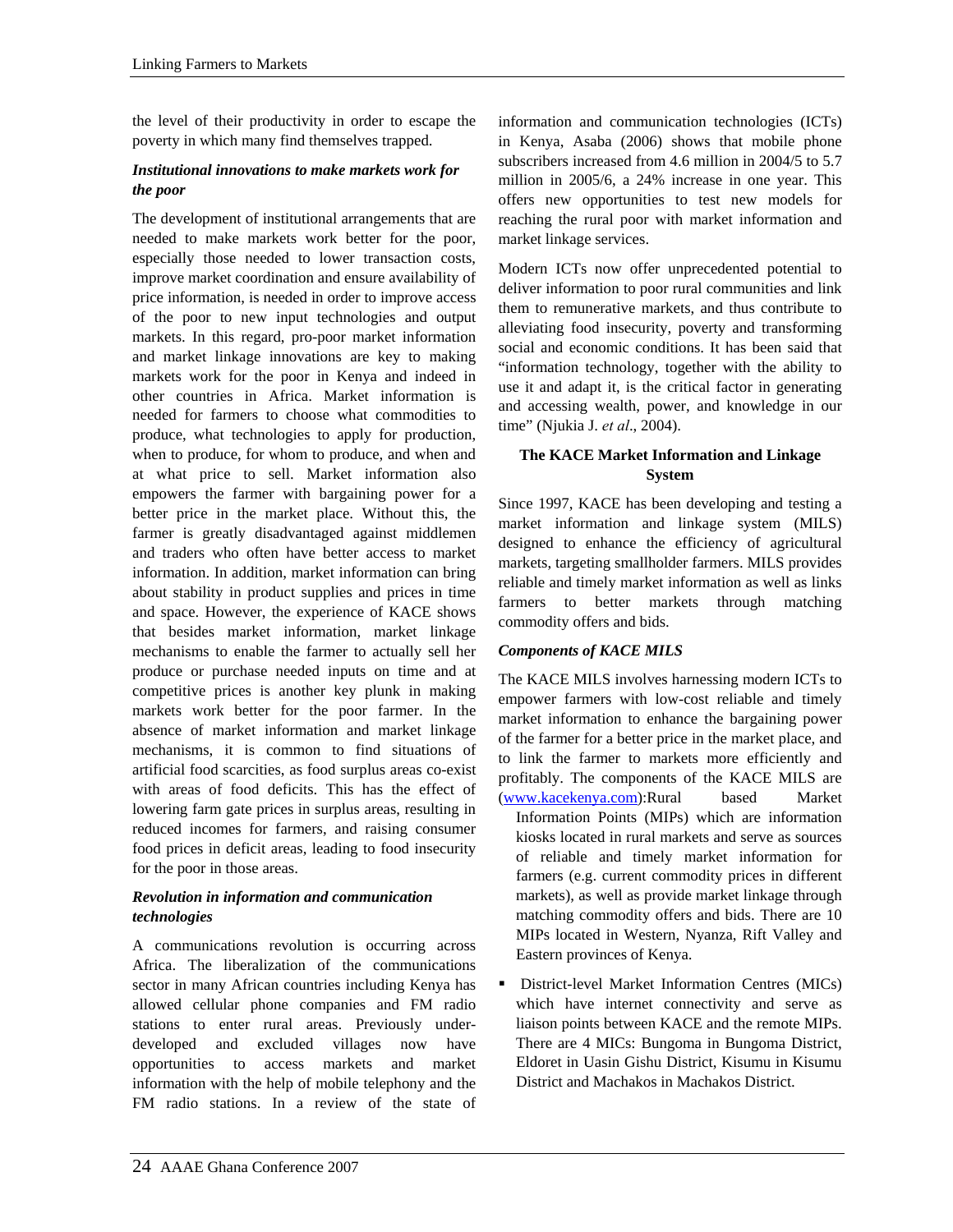- **Mobile Phone Short Messaging Service (SMS)** which uses mobile telephony for information delivery to farmers; the service is provided in partnership with the Safaricom Limited, the leading mobile phone service provider in Kenya with currently over 5 million subscribers.
- **Interactive Voice Response (IVR) service which** uses voice mail for information delivery, where a user dials a special phone number (0900552055) to access the information through simple menu steps; this service is provided in partnership with the Interactive Media Services Limited.
- **I** Internet based database system, where information is disseminated through the internet based electronic database and website: [www.kacekenya.com](http://www.kacekenya.com/)
- The KACE Headquarter Central Hub in Nairobi which manages and coordinates the MILS.

#### *Financial sustainability*

KACE has adopted a business approach to the provision of its services: users pay for the services. For instance, among other services, KACE charges: modest fees for placement of initial offers or bids (US\$ 1.5 – 15 per offer/bid depending on volume); modest commission (0.5% - 5%) on concluded deals; and fees to organized foreign visiting groups (US\$ 2,000 – 5,000/visit negotiable). In addition, recipients of price information through the internet pay subscription fees (US\$ 65 for 6 months and US\$ 125 for 12 months). Furthermore, KACE has negotiated revenue sharing agreements with the SMS and IVR service providers.

To enhance the financial sustainability of the MILS services further, KACE has recently initiated two innovations: franchising MIPs and MICs to local entrepreneurs, and establishing a virtual trading floor to improve the matching of offers and bids through a rural-based FM Radio program.

#### **Establishing Franchised Market Resource Centres.**

KACE has embarked on franchising of MIPs and MICs into market resource centers (MRCs) to local entrepreneurs to operate them on a commercial basis. Four pilot MRCs were established in August 2006 and were officially launched on October 27, 2006: Chwele and Kimilili in Bungoma District, Cheptais in Mt. Elgon District and Mumias in Mumias/Butere District, all in Western Province of Kenya. Each MRC is a legally registered limited liability company, owned

and operated by a Managing Director as its Chief Executive Officer.

In addition to market information and market linkage services, the franchised MRCs are developing and brokering a range of other services which are currently not available, or insufficiently so, but are beneficial to and in demand by poor smallholder farmers and their communities. Examples are transport, warehousing / storage, weighing, quality control services such as testing for grain moisture, supply of genuine farm inputs (fertilizers, seeds, agrochemicals) and e-services such as email and cash transfers.

The MRCs are designed to be financially selfsustaining after two years of operation, while providing affordable services targeted at the smallholder farmers and SMEs. KACE oversees the activities of the franchised MRCs to ensure that they develop services that are standardized, affordable and appropriate to the needs of poor smallholder farmers and their communities. KACE provided capacity enhancement business training and technical assistance to the franchisees, and also arranged guaranteed startup phase credit through a micro-finance institution. The aim of the training was to equip franchisees with the necessary knowledge and skills to provide services to smallholder farmers and SMEs on sound commercial business lines and enhance the chances for their financial success.

The franchised MRCs are developing into one-stop shops for smallholder farmers and SMEs, stocking farm inputs and catalyzing e-commerce, thus helping to bridge the technology gap between remote rural areas and urban centers. The franchising model offers KACE the opportunity to scale-out the MRCs without the burden of financing and managing many such outlets across the country.

#### **Establishing Soko Hewani, the Supermarket On Air**.

KACE's experience is that besides market information, market linkage mechanisms to enable the farmer to actually sell her produce or purchase needed inputs on time and at competitive prices is another key plunk in making markets work better for the poor smallholder farmer. To assist franchised MRCs to improve and broaden the range of their market linkage services, KACE has developed a *virtual* trading floor through the use of a local FM radio station. This provides the opportunity to integrate the MIS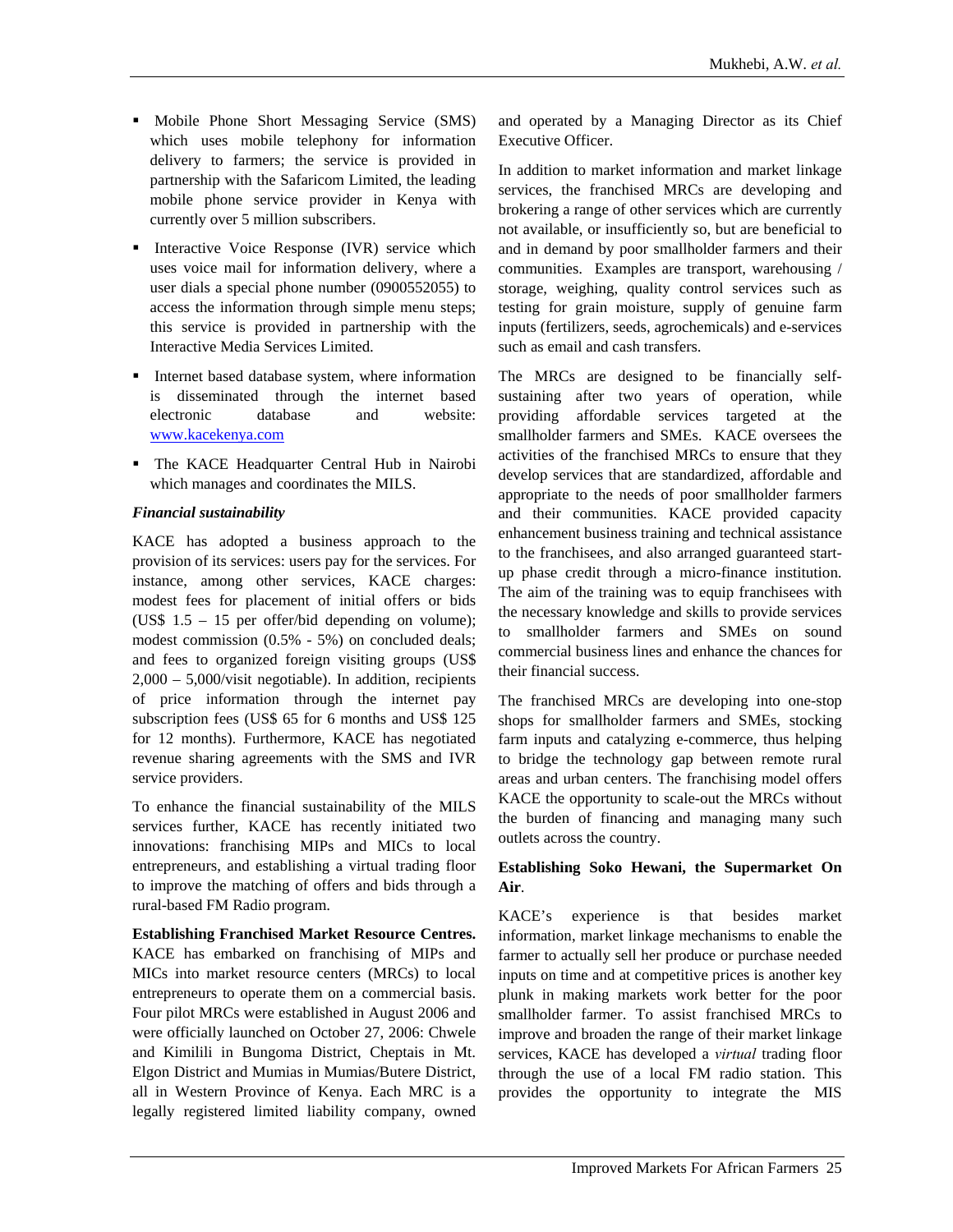components of MRCs, SMS, email and radio to concurrently provide timely market information and facilitate market linkages for farmers and SMEs through an interactive radio program.

KACE and the West Media Limited (WML), proprietors of the *West FM Radio Station* located in Bungoma Town in Western Province of Kenya, have established an interactive radio program branded *Soko Hewani (The Supermarket On Air).* This involves using WML's West FM Radio in conjunction with appropriate ICTs developed by KACE to match commodity and service offers and bids by smallholder farmers and other SMEs. KACE provides the content of the radio program (verified offers, bids, prices), while WML provides the radio platform, and the design, production and management of the program. *Soko Hewani* is broadcast once a week on Tuesdays from 0900 – 1000 hrs, a day and time recommended by WML as a prime time for farmer listeners for marketing produce in the broadcast catchment zone. The catchment zone covers Western, parts of Nyanza and parts of Rift Valley Provinces of Kenya and eastern Uganda, a region of an estimated 5 million inhabitants, most of whom are smallholder farmers. Both the length of time (1 hr) and the frequency (once a week) for the program will be reviewed according to demand. It is expected that the program time may increase to two hrs, and the frequency may increase to once daily Monday – Saturday.

### **How Soko Hewani works**

Currently, franchised MRCs act as the licensed agents to trade through *Soko Hewani* on their own account or on the account of clients who are smallholder farmers and SMEs in accordance with the *Rules and Regulations* established by KACE. The MRCs provide or solicit commodity and service offers from sellers and bids from buyers. The MRCs must verify the veracity of an offer or bid, in regard to the commodity or service availability, quantity, quality and whatever other characteristics that are deemed necessary. The MRCs submit verified offers and bids to KACE through phone, fax, SMS or e-mail. A KACE *Soko Hewani* Program Manager examines, compiles and registers the verified offers and bids for trading through *Soko Hewani*. The Program Manager then goes to West FM Radio studio with the registered offers and bids for trading. The offers and bids are announced on the *Soko Hewani*. Listeners, mostly smallholder farmers and SMEs, are given an

opportunity to phone, send SMS or email messages into the radio program and bid on the offers, or offer on the bids. The radio program staff on standby during the *Soko Hewani* broadcast then match the offers and bids, using mobile phone calls and SMS, or reference back to the specific MRC which submitted the offer or bid for further negotiation and conclusion of deals.

KACE charges a placement fee (US\$ 1.5-15) per initial offer or bid depending on volume, and a negotiable modest commission (0.5% – 5%) on successful transactions through *Soko Hewani*. The radio program standby staff provide listeners with information on how to pay for or make a delivery of a commodity or service for concluded deals. MRCs broker at a negotiable fee complementary services to facilitate the trading activity, such as quality testing/control, packaging, warehousing / storage, transportation, financing and insurance.

On *Soko Hewani* sellers and buyers of commodities and services, through the placement of offers and bids, compete to sell and to buy commodities and services. In this way, fair market prices are established (discovered) by the forces of supply and demand. Smallholder farmers are more knowledgeable about prices and market outlets, and are no longer taken advantage of by buyers or middlemen.

# **Impacts, lessons and challenges**

By providing reliable and timely market information and market linkage services targeted at smallholder farmers and other SMEs, the KACE MIS is expected to improve the efficiency of agricultural markets, and enhance the bargaining power of smallholder farmers in the market place for better prices, resulting in higher farm-gate prices and farm incomes. With higher incomes, farmers will afford to invest in modern technologies to increase productivity. With higher productivity at better prices, smallholder farmers will further increase their incomes, thus creating wealth and escaping the vicious cycle of poverty that they currently find themselves trapped into. In a study of MIC and MIP users, Asaba et al (2005) found that farmers and other SMEs in rural areas are willing and able to pay for additional marketing services beyond market information for more effective linkage to input and output markets. They are demanding services such as commodity grading, storage, transportation, shortterm credit (for example to hire transport to market), access to inputs (timely and at affordable prices), document preparation, mobile phone and e-services